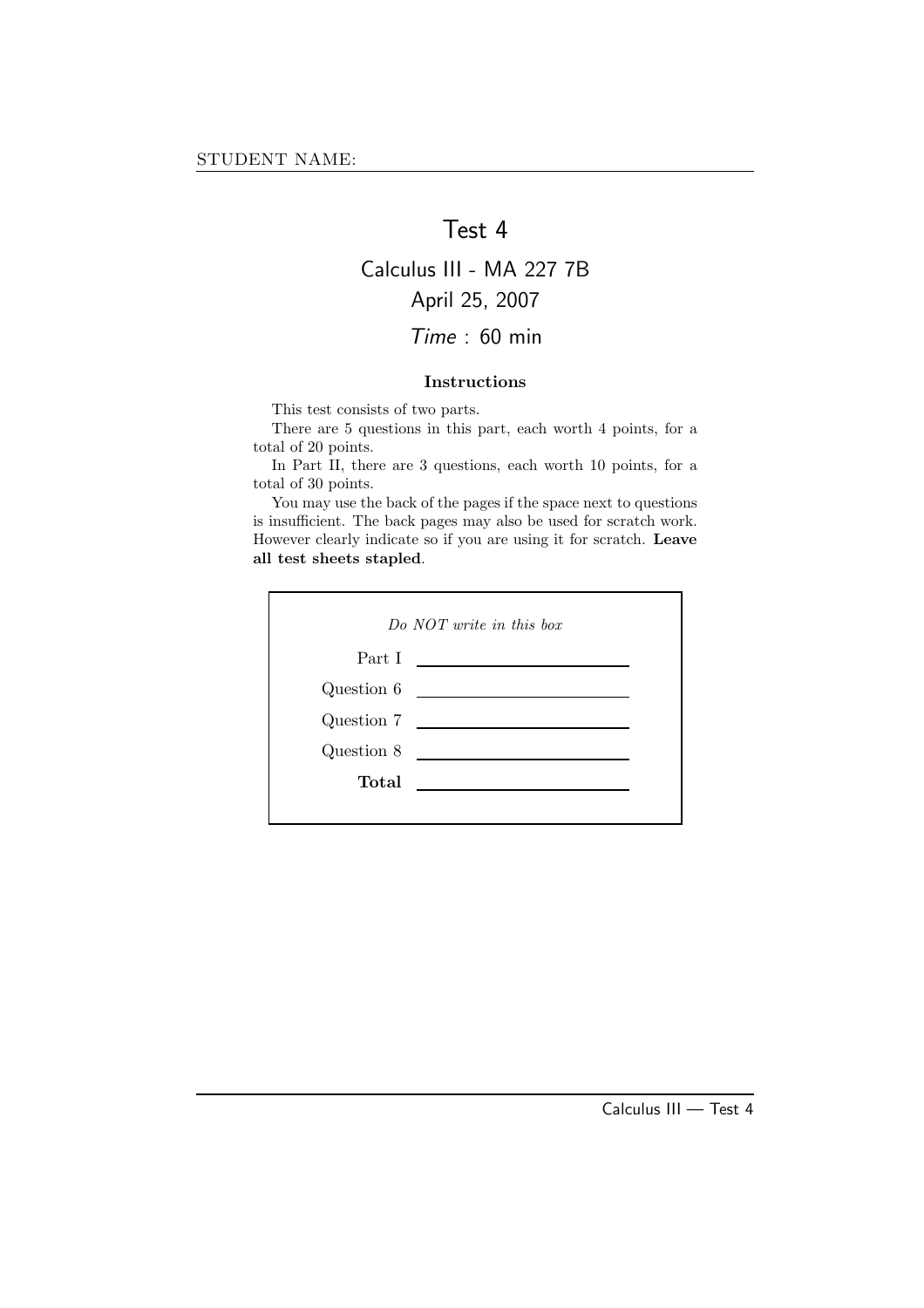## Part I

Write your answers in the place indicated

Question 1. Find the Jacobian of the transformation

$$
x = \frac{u}{u+v} \qquad y = \frac{v}{u+v}
$$

. . . . . . . . . . . . . . . . . . . . . . . . . . . . . . . . . . . . . . . . . . . . . . . . . . . . . . . . . . . . . . . . . . . . . . . . . .

**Question 2.** Find the gradient vector field of f\n
$$
f(x, y, z) = x \cos\left(\frac{y}{z}\right)
$$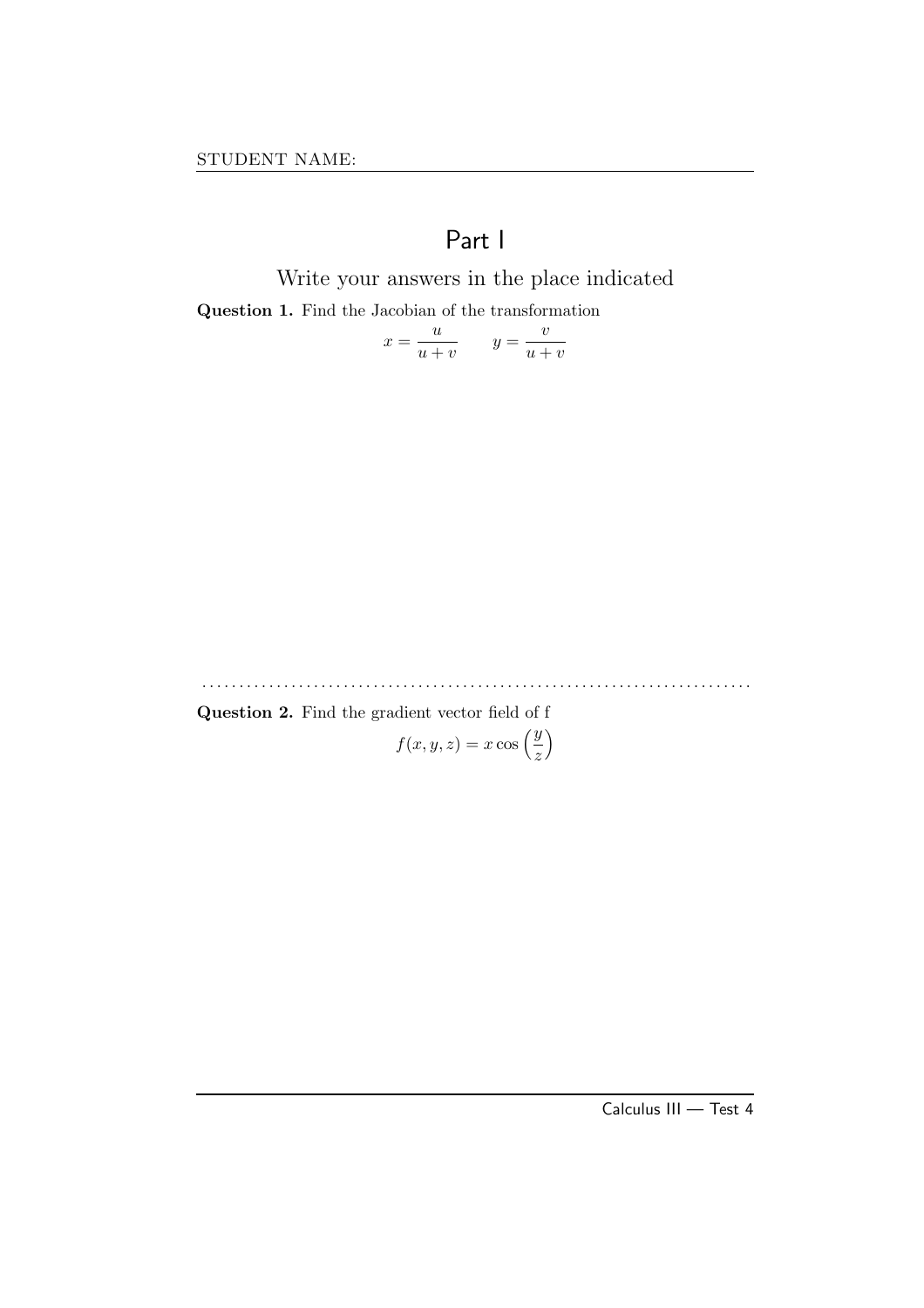Question 3. Evaluate  $\int_C x^2 z ds$ , C is the line segment from  $(0, 6, -1)$  to  $(4, 1, 5).$ 

. . . . . . . . . . . . . . . . . . . . . . . . . . . . . . . . . . . . . . . . . . . . . . . . . . . . . . . . . . . . . . . . . . . . . . . . . .

**Question 4.** Find a function f such that  $\vec{F} = \nabla f$ .  $\vec{F}(x,y) = (1 + 2xy + \ln x)\vec{i} + x^2\vec{j}$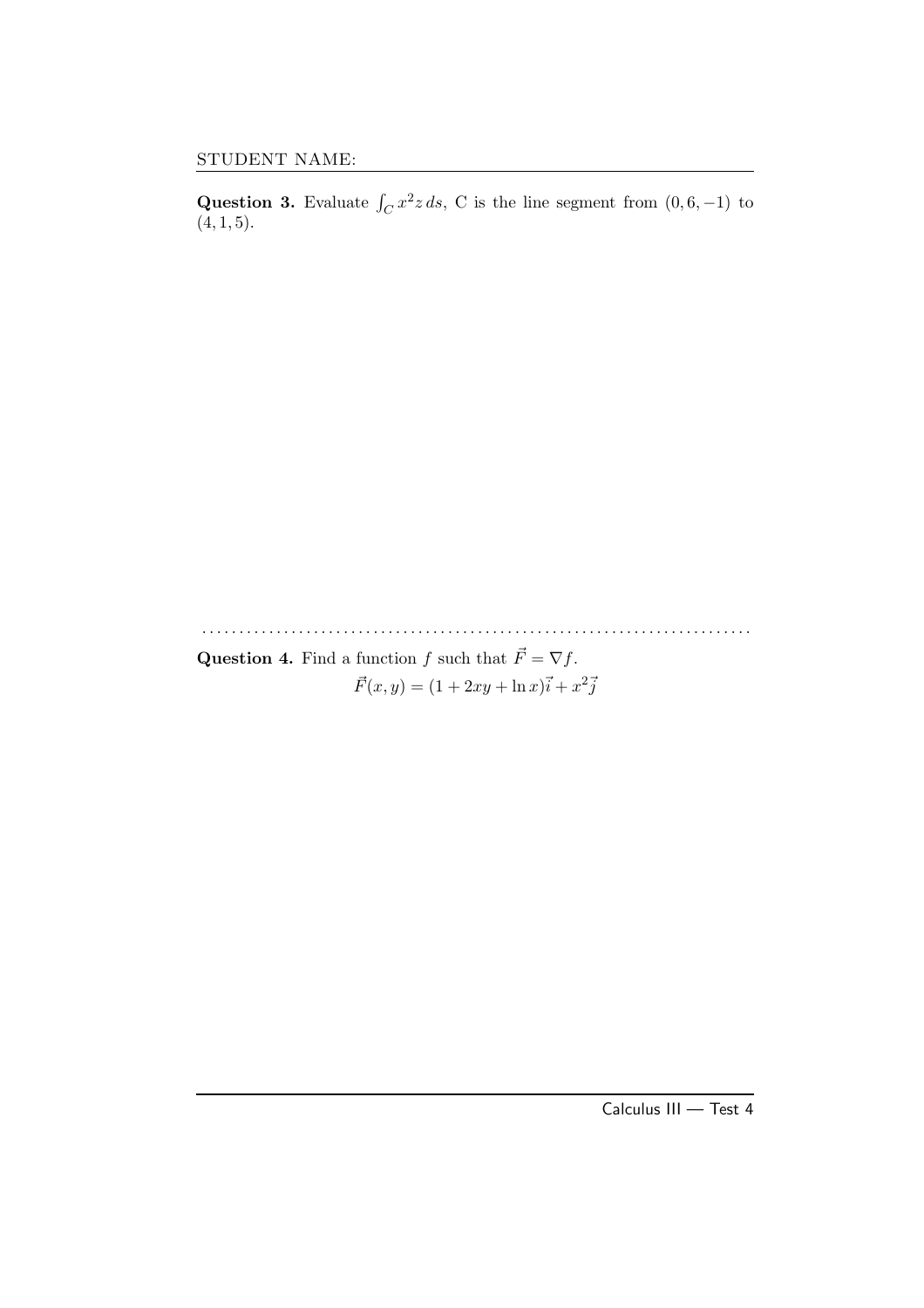Question 5. Use Green's Theorem to evaluate the line integral along the given positively oriented curve.

$$
\int_C x^2 y^2 dx + 4xy^3 dy
$$

where  $C$  is the triangle with vertices  $(0, 0)$ ,  $(1, 3)$  and  $(0, 3)$ .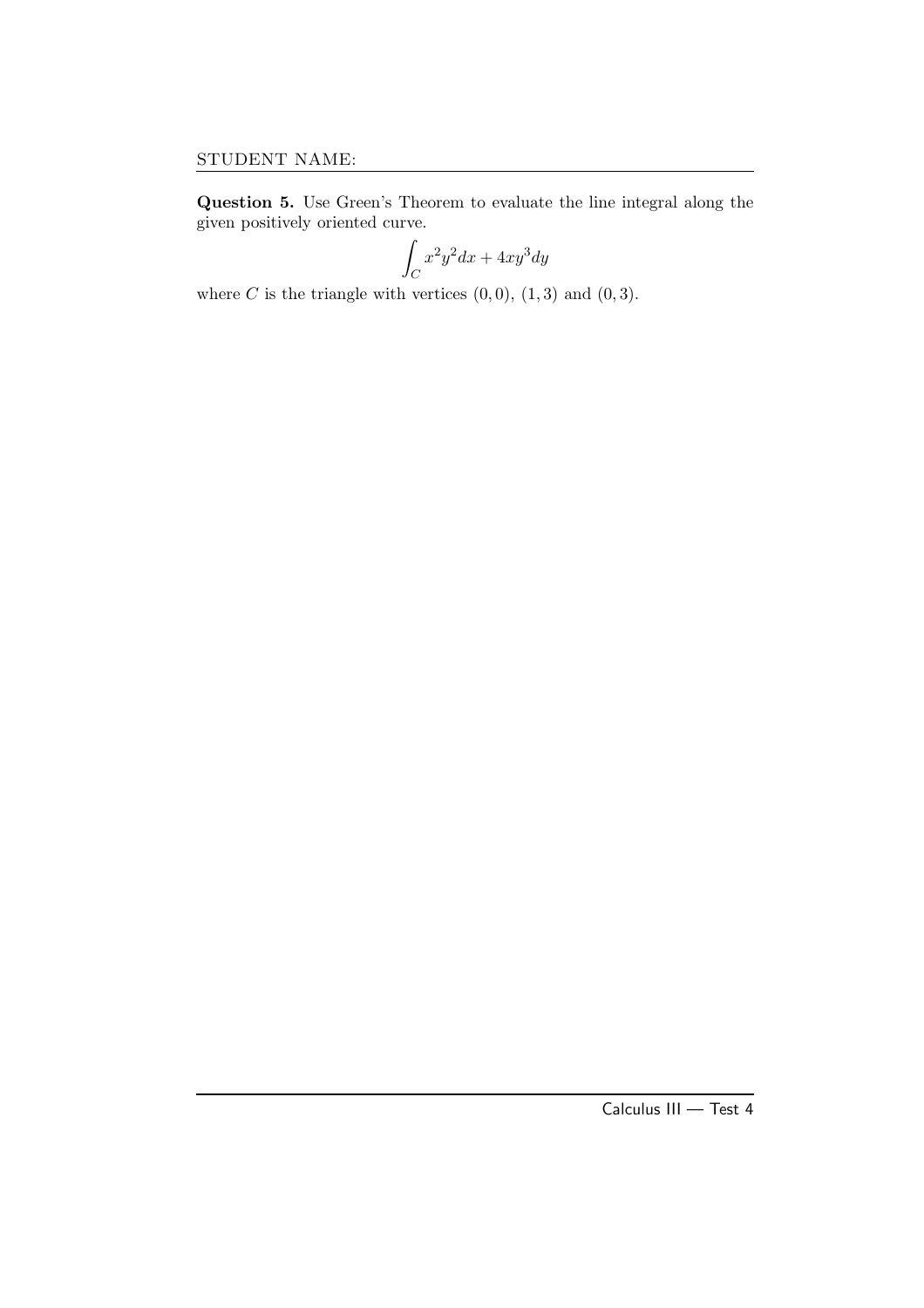# Part II

Question 6. Evaluate

$$
\iiint_H (x^2 + y^2) \, dV
$$

where *H* is the right hemisphere  $(y \ge 0)$  of  $x^2 + y^2 + z^2 = 9$ 

(10 points)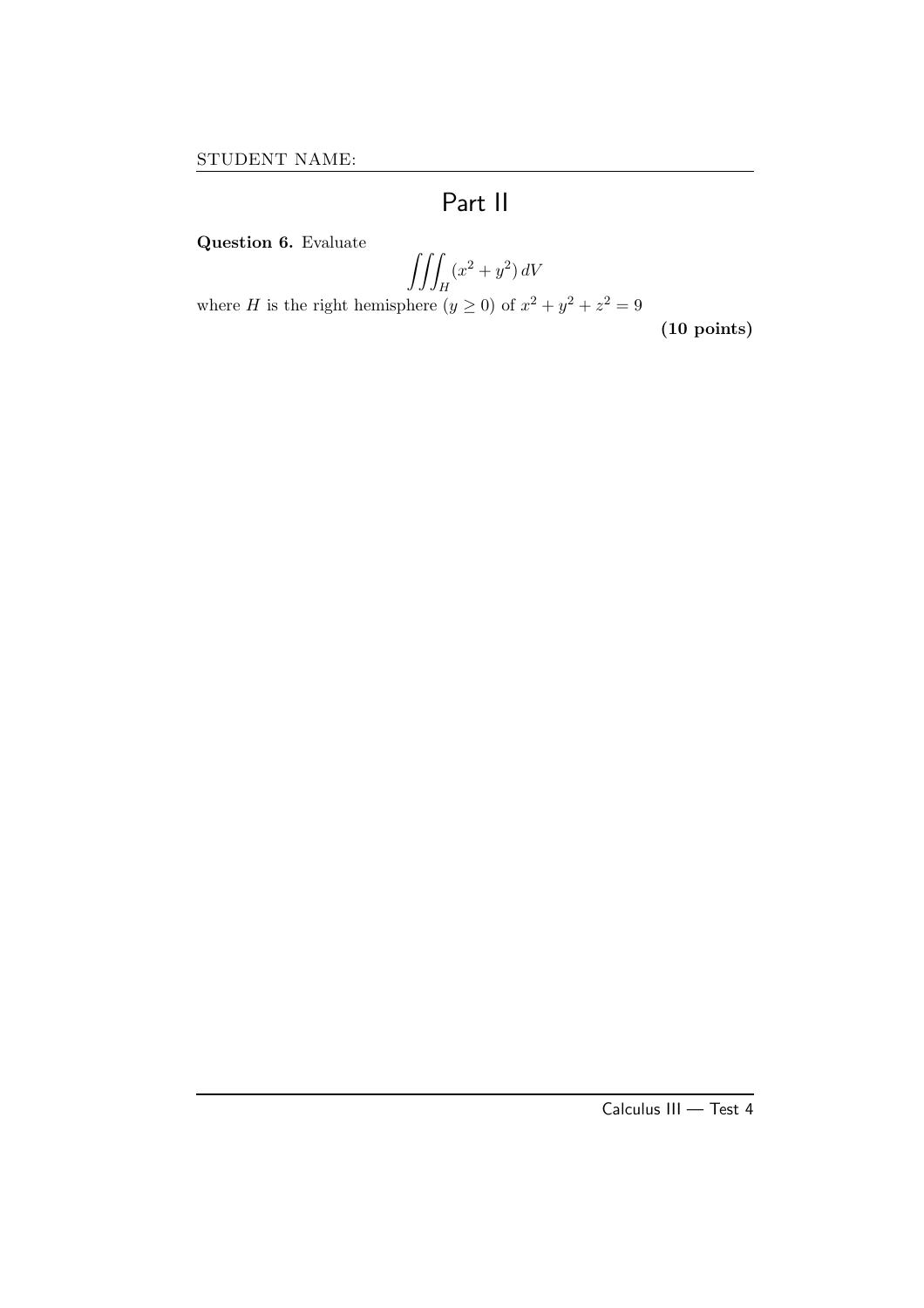Question 7. Evaluate the integral

$$
\iint_R (x^2 - y^2)e^{x+y} dA
$$

where R is the rectangle enclosed by the lines  $x-y=0$ ,  $x-y=7$ ,  $x+y=0$ , and  $x + y = 3$ , by making an appropriate change of variables.

(10 points)